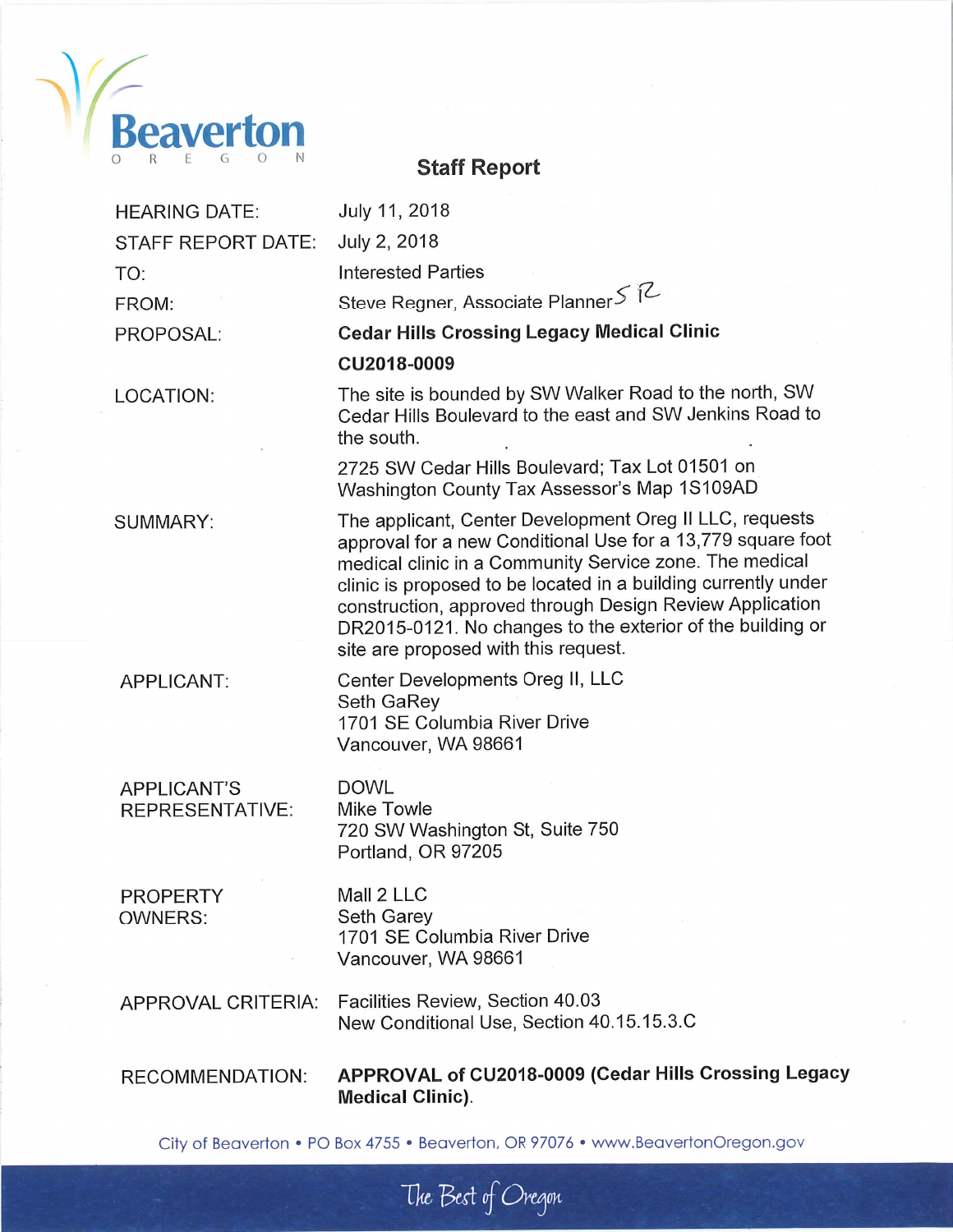# **BACKGROUND FACTS**

# **Key Application Dates**

| <b>Application</b> | <b>Submittal Date</b> | <b>Application</b><br><b>Deemed</b><br><b>Complete</b> | $120$ -Day*                       | $365 - Day**$ |
|--------------------|-----------------------|--------------------------------------------------------|-----------------------------------|---------------|
| CU2018-0009        | May 22, 2018          | May 23, 2018                                           | September 20, 2018   May 23, 2019 |               |

\*This is the latest date, without a continuance, by which a final written decision on the proposal can be made.

\*\*This is the latest date, with a continuance, by which a final written decision on the proposal can be made.

### **Existing Conditions Table**

| Zoning                               | <b>Community Service (CS)</b>                                                                                                                                           |                                                                                                                                                                       |  |  |
|--------------------------------------|-------------------------------------------------------------------------------------------------------------------------------------------------------------------------|-----------------------------------------------------------------------------------------------------------------------------------------------------------------------|--|--|
| <b>Current</b><br><b>Development</b> | <b>Commercial Development</b>                                                                                                                                           |                                                                                                                                                                       |  |  |
| Site Size &<br>Location              | The site is bounded by SW Walker Road to the north, SW Cedar Hills<br>Boulevard to the east, and SW Jenkins Road to the south.<br>The site is approximately 19.5 acres. |                                                                                                                                                                       |  |  |
| <b>NAC</b>                           | <b>Central Beaverton</b>                                                                                                                                                |                                                                                                                                                                       |  |  |
| <b>Surrounding</b><br><b>Uses</b>    | Zoning:<br>North: CS<br>South: CS<br>East: CS<br>West: R-5 & R-15 (Washington<br>County)                                                                                | Uses:<br>North: Commercial<br>South: Commercial<br>Commercial<br>East:<br><b>Single Family Residential</b><br>West:<br>and Limited Multi-Family<br><b>Residential</b> |  |  |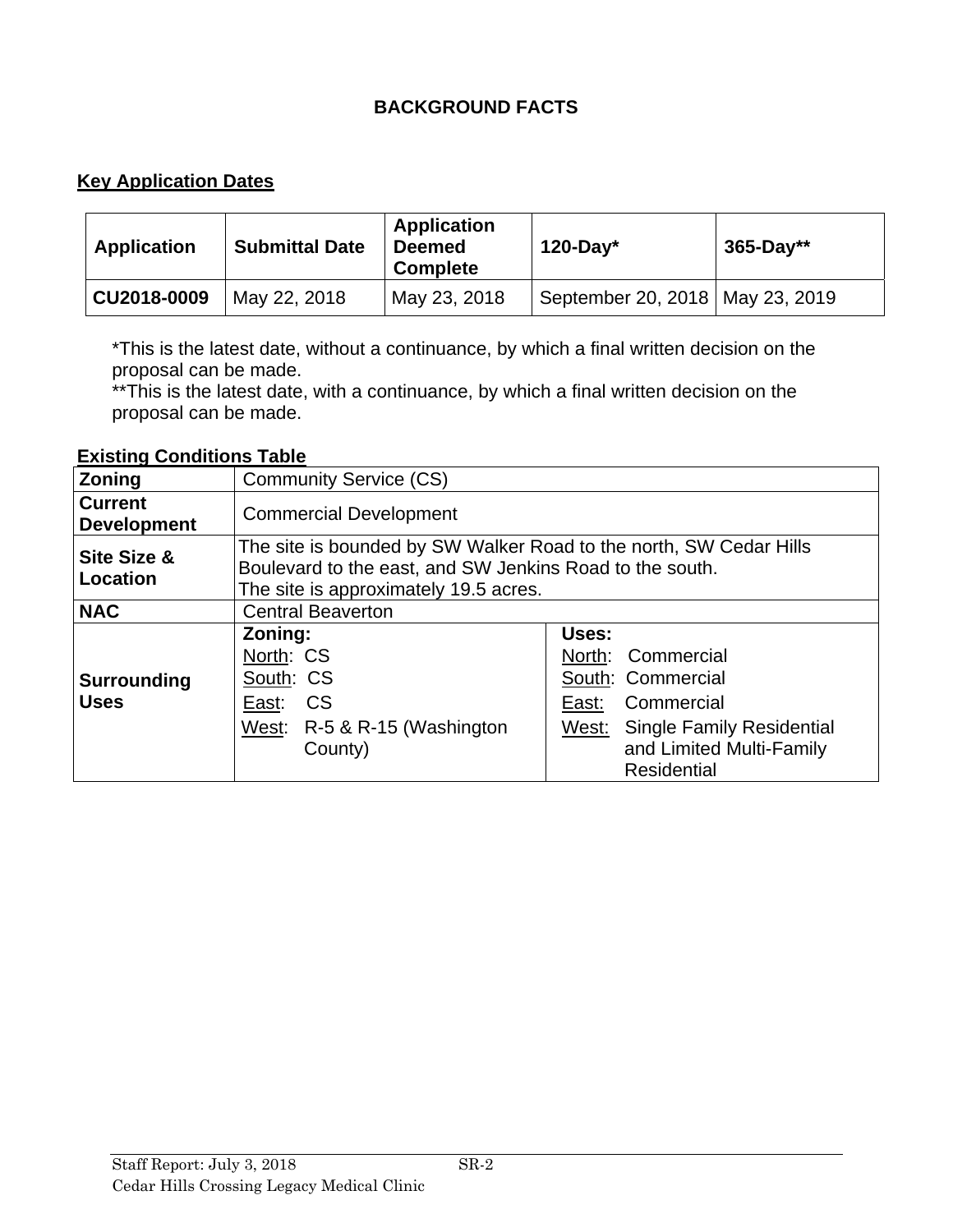# **DESCRIPTION OF APPLICATION AND TABLE OF CONTENTS**

| Attachment A: Facilities Review Committee Technical Review and<br><b>Recommendation Report</b> | Page No.<br>$FR1 - FR7$                              |                                  |
|------------------------------------------------------------------------------------------------|------------------------------------------------------|----------------------------------|
|                                                                                                | Attachment B: CU2018-0009 New Conditional Use Permit | CU <sub>1</sub> -CU <sub>5</sub> |
|                                                                                                | <b>Attachment C: Conditions of Approval</b>          | COA1                             |

# **Exhibits**

# **Exhibit 1. Materials submitted by Staff**

- Exhibit 1.1 Vicinity Map (page SR-4 of this report)
- Exhibit 1.2 Aerial Map (page SR-5 of this report)

## **Exhibit 2. Public Comment**

Exhibit 2.1 No Comments Submitted

# **Exhibit 3. Materials submitted by the Applicant**

Exhibit 3.1 Submittal Package including plans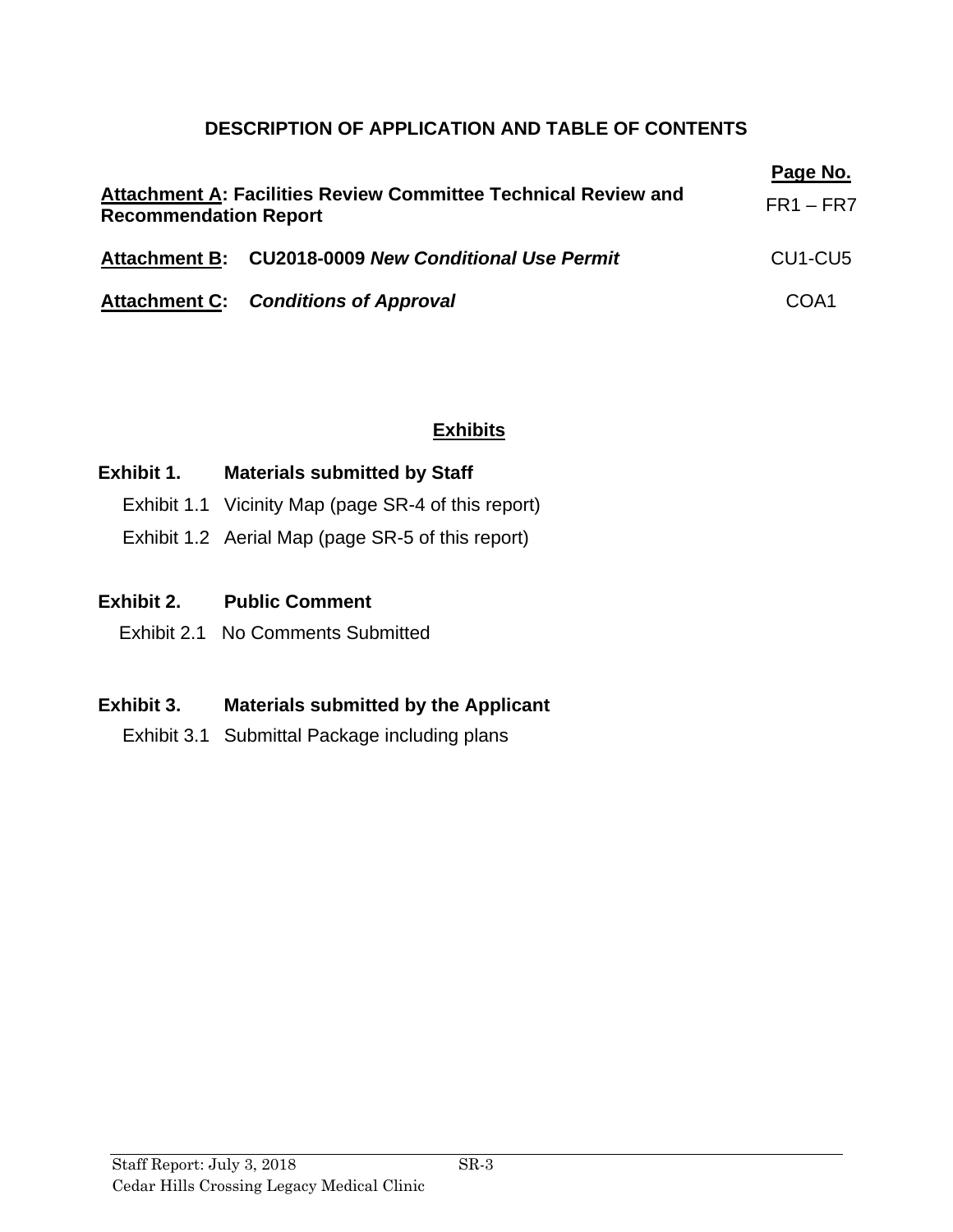**Exhibit 1.1**



**Cedar Hills Crossing Legacy Medical Clinic CU2018-0009 Zoning Map**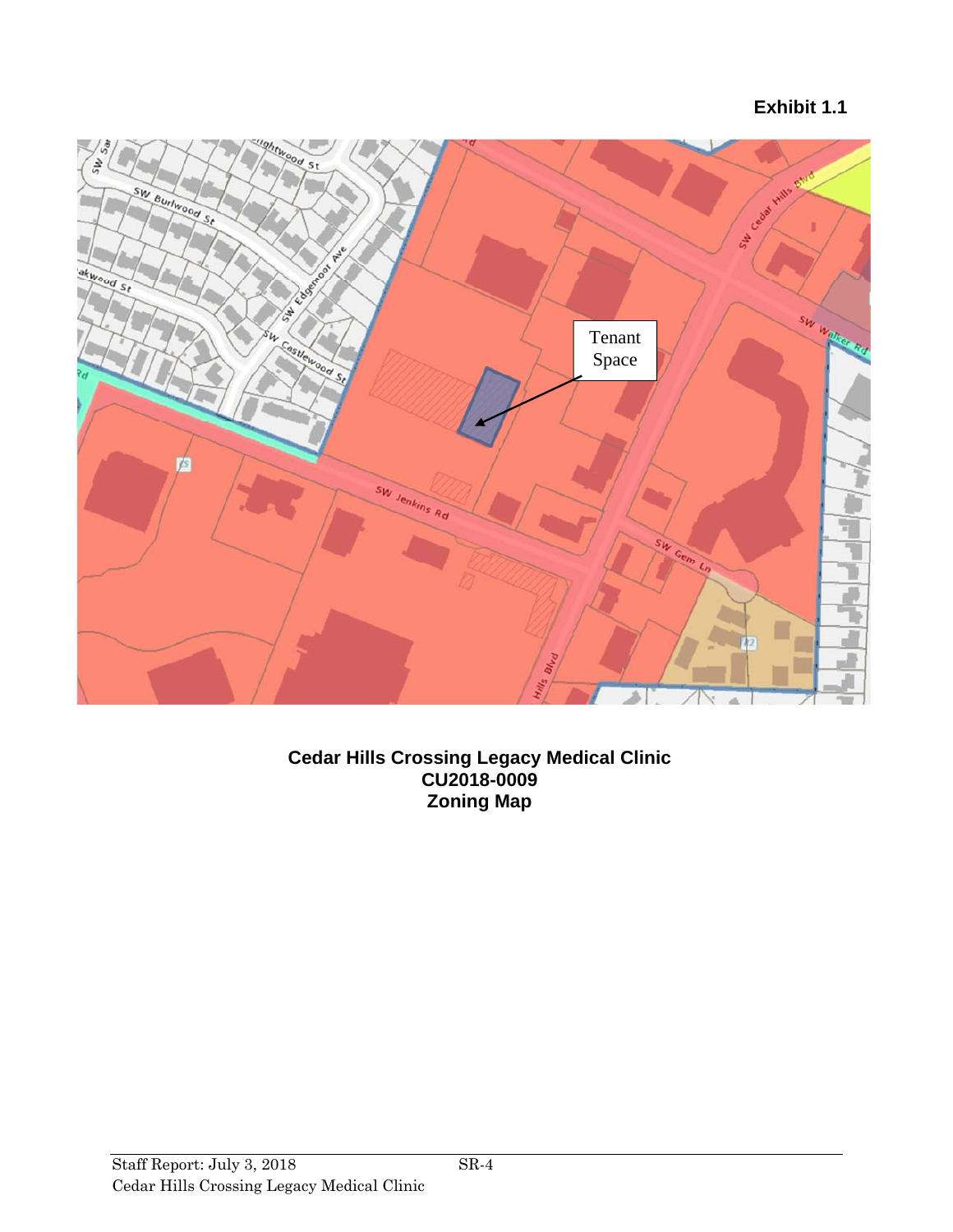# **Exhibit 1.2**



**Cedar Hills Crossing Legacy Medical Clinic CU2018-0009 Aerial Map**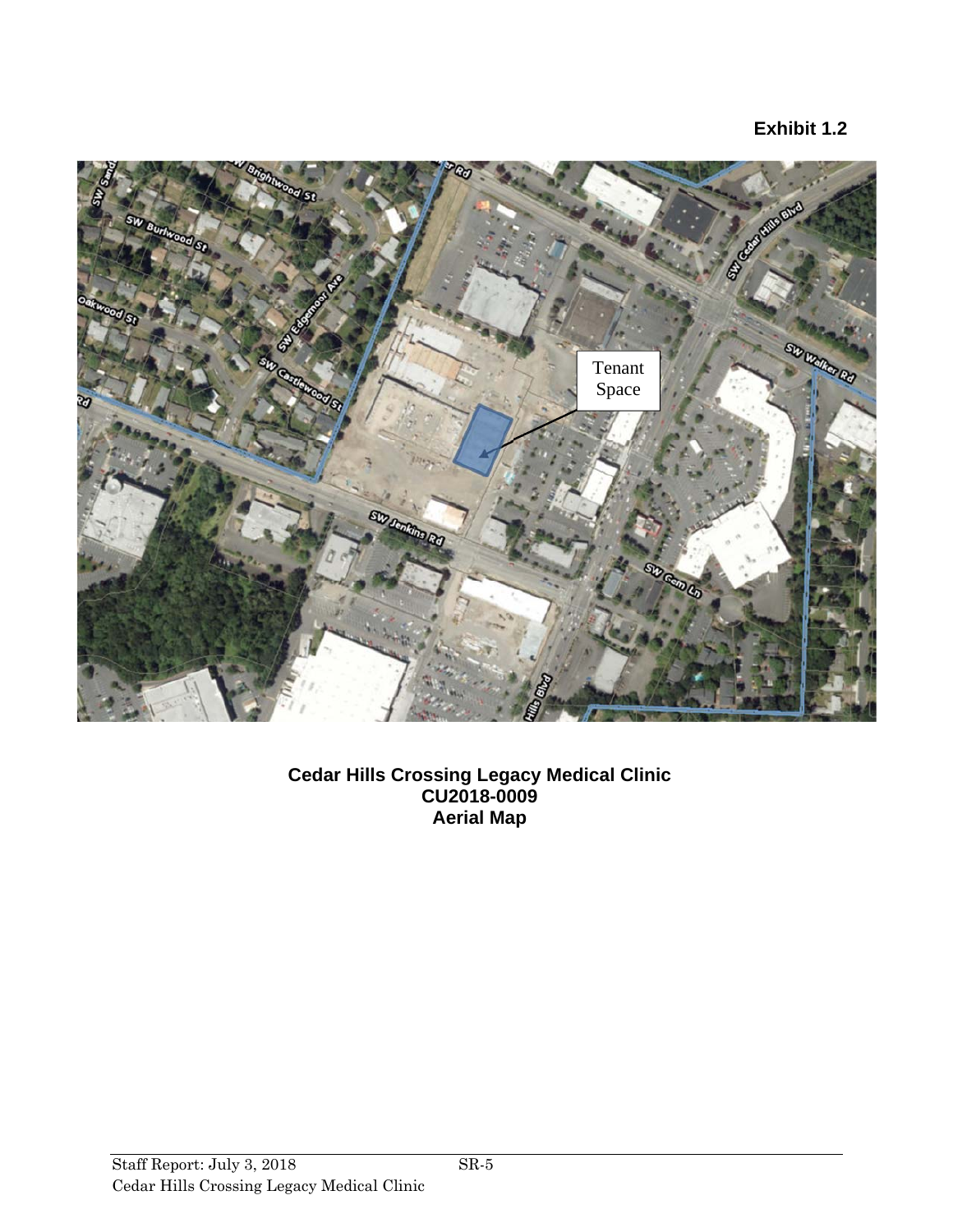# **FACILITIES REVIEW COMMITTEE TECHNICAL REVIEW AND RECOMMENDATIONS Cedar Hills Legacy Crossing Medical Clinic CU2018-0009**

### **Section 40.03 Facilities Review Committee:**

The Facilities Review Committee has conducted a technical review of the application, in accordance with the criteria contained in Section 40.03 of the Development Code. The Committee's findings and recommended conditions of approval are provided to the decisionmaking authority. As they will appear in the Staff Report, the Facilities Review Conditions may be re-numbered and placed in different order.

The decision-making authority will determine whether the application as presented meets the Facilities Review approval criteria for the subject application and may choose to adopt, not adopt, or modify the Committee's findings, below.

**The Facilities Review Committee Criteria for Approval will be reviewed for all criteria that are applicable to the submitted applications as identified below:** 

**All twelve (12) criteria are applicable to the submitted Conditional Use Permit.** 

### *A. All critical facilities and services related to the development have, or can be improved to have, adequate capacity to serve the proposal at the time of its completion.*

Chapter 90 of the Development Code defines "critical facilities" to be services that include public water, public sanitary sewer, storm water drainage and retention, transportation, and fire protection. The subject site has received previous Design Review approval through casefile DR2015-0121 Cedar Hills Crossing II. No physical changes are proposed to the site with this application, and site and building improvements are currently under construction. The committee recommends a condition of approval requiring completion of all site improvements before issuing a final occupancy permit.

The subject site's previous Design Review approval included a Traffic Impact Analysis (TIA) for three new buildings, including Building 1, the location for the proposed medical clinic. The tenant space identified as the location for the proposed medical clinic in Building 1 was projected to be used for medical office purposes in the TIA, and therefore, traffic impacts for this proposed use have already been considered.

The Committee finds that the development will provide required critical facilities, as conditioned. Therefore, the Committee finds the proposal meets the criterion for approval.

### **Therefore, the Committee finds that by meeting the conditions of approval, the proposal meets the criterion.**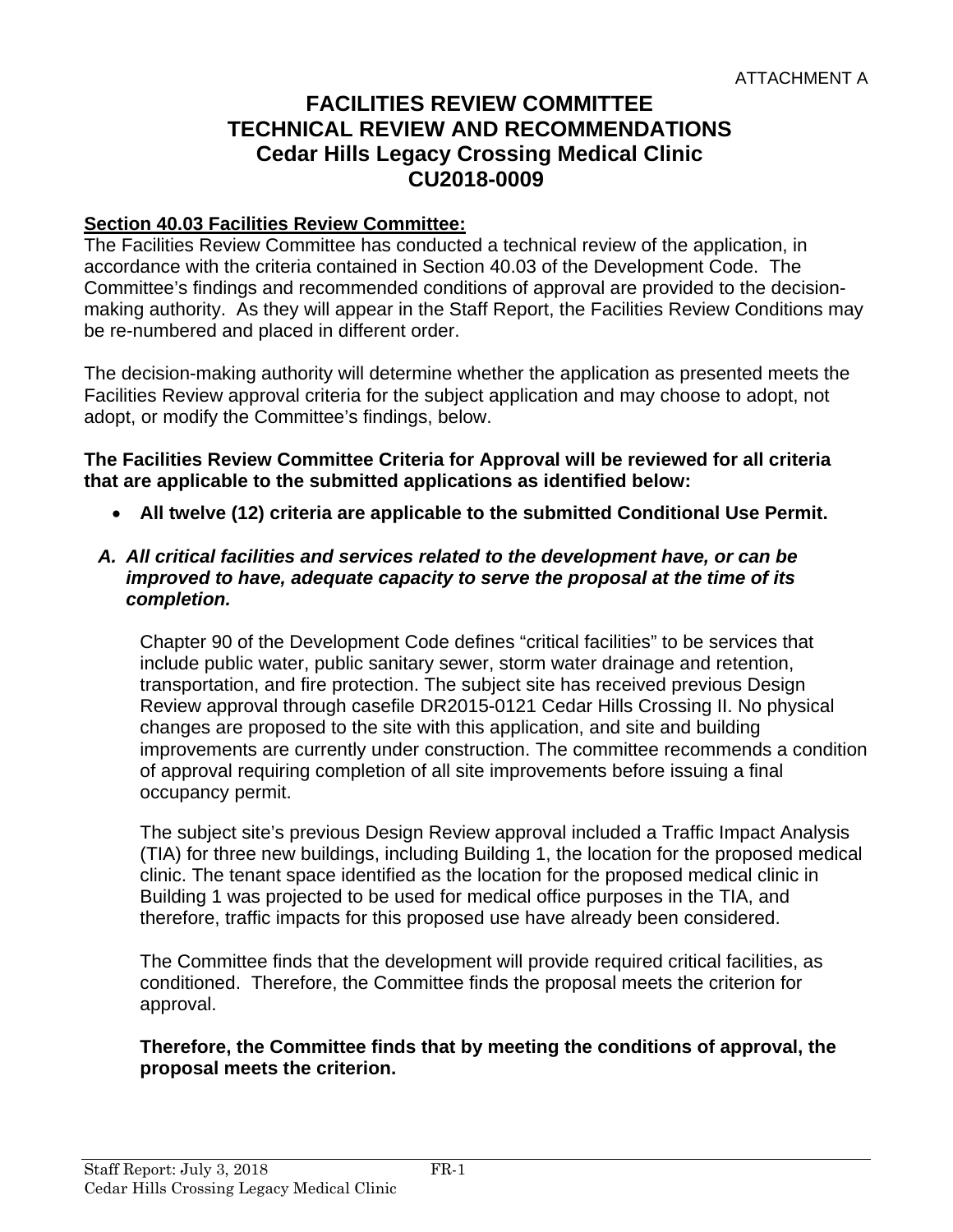*B. Essential facilities and services are available, or can be made available, with adequate capacity to serve the development prior to occupancy. In lieu of providing essential facilities and services, a specific plan may be approved if it adequately demonstrates that essential facilities, services, or both will be provided to serve the proposed development within five years of occupancy.* 

Chapter 90 of the Development Code defines "essential facilities" to be services that include transit improvements, police protection, and pedestrian and bicycle facilities in the public right-of-way. The subject site has received previous Design Review approval through casefile DR2015-0121 Cedar Hills Crossing II. No physical changes are proposed to the site with this application, and site and building improvements are currently under construction.

**Therefore, the Committee finds that by meeting the conditions of approval, the proposal meets the criterion.** 

*C. The proposal is consistent with all applicable provisions of Chapter 20 (Land Uses) unless the applicable provisions are modified by means of one or more applications which shall be already approved or which shall be considered concurrently with the subject proposal.* 

Staff cites the Code Conformance Analysis chart at the end of this report, which evaluates the project as it relates the applicable Code requirements of Chapter 20 for the Commercial Service (CS) zone as applicable to the above mentioned criteria. As demonstrated on the chart, the development proposal meets all applicable standards.

**Therefore, the Committee finds that the proposal meets the criterion.** 

### *D. The proposed development is consistent with all applicable provisions of Chapter 60 (Special Regulations) and all improvements, dedications, or both, as required by the applicable provisions of Chapter 60 (Special Regulations), are provided or can be provided in rough proportion to the identified impact(s) of the proposal.*

Staff cites the Code Conformance Analysis chart at the end of this report, which evaluates the proposal as it relates the applicable Code requirements of Chapter 60, in response to the above mentioned criteria.

# *60.25 Off-Street Loading Requirements*

The original approval for the subject site received a Loading Determination approval to reduce the number of require loading berths from five to zero. This Loading Determination (casefile LO2016-0001) was approved under the assumption that the subject tenant space would be a retail use. Medical clinics do not have greater loading need than retail uses of the same size as required in Section 60.25. Therefore, the existing loading provided is sufficient to serve the proposed medical clinic.

*60.30 Off-Street Parking*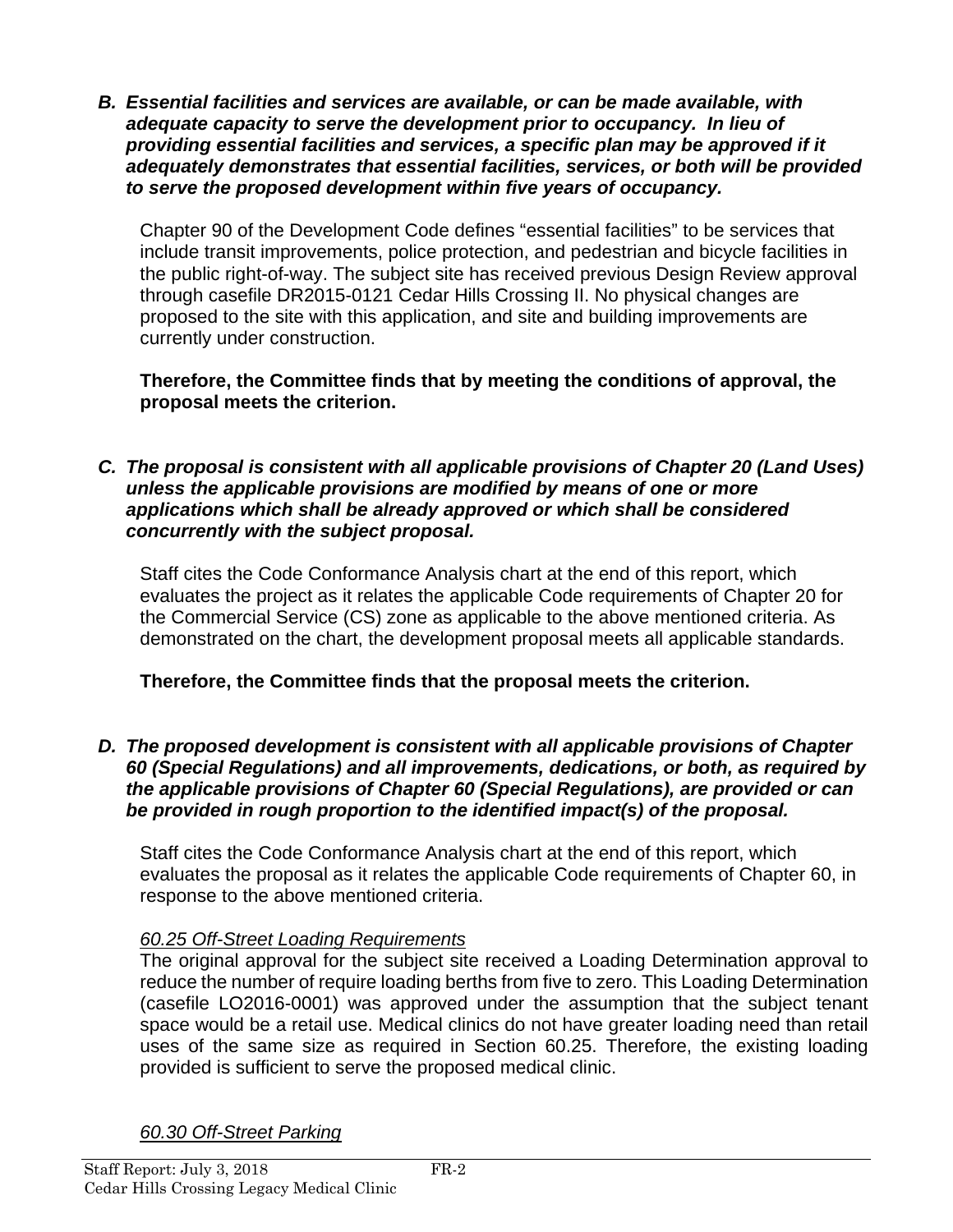With the addition of the proposed medical clinic, the required vehicle parking for the subject site is 838 spaces. With full buildout, the site will contain 1,021 parking spaces, meeting the vehicle parking need.

With the addition of the proposed medical clinic, the required bicycle parking for the subject site is 19 short-term spaces and 21 long-term spaces. With full buildout, the site will contain 23 short-term spaces and 26 long-term spaces, meeting the bicycle parking need.

### *Section 60.55.10 General Provisions*

As noted above, the applicant prepared a Traffic Impact Analysis (TIA) with the previous land use approval that demonstrated that the surrounding street system can reasonably accommodate the expected growth in traffic due to full site buildout. The proposed medical clinic was included in the original TIA.

### *Section 60.55.20 Traffic Impact Analysis*

The applicant conducted a Traffic Impact Analysis, as required. The study met the applicable standards for scope, contents, analysis, and recommended mitigations.

**Therefore, the Committee finds that by meeting the conditions of approval, the proposal meets the criterion.** 

*E. Adequate means are provided or can be provided to ensure continued periodic maintenance and necessary normal replacement of the following private common facilities and areas, as applicable: drainage ditches, roads and other improved rights-of-way, structures, recreation facilities, landscaping, fill and excavation areas, screening and fencing, ground cover, garbage and recycling storage areas and other facilities not subject to maintenance by the City or other public agency.* 

The applicant's narrative states that all private common facilities will be placed in a common maintenance agreement to insure proper periodic maintenance. The proposal as represented does not present any barriers, constraints, or design elements that would prevent or preclude required maintenance of the private infrastructure and facilities on site.

### **Therefore, the Committee finds that the proposal meets the criterion.**

### *F. There are safe and efficient vehicular and pedestrian circulation patterns within the boundaries of the development.*

As noted above in response to criteria A and B, the vehicular and pedestrian circulation patterns within the boundaries were evaluated under previous Design Review approval DR2015-0121, ensuring the site is safe and efficient circulation

### **Therefore, the Committee finds that the proposal meets the criterion.**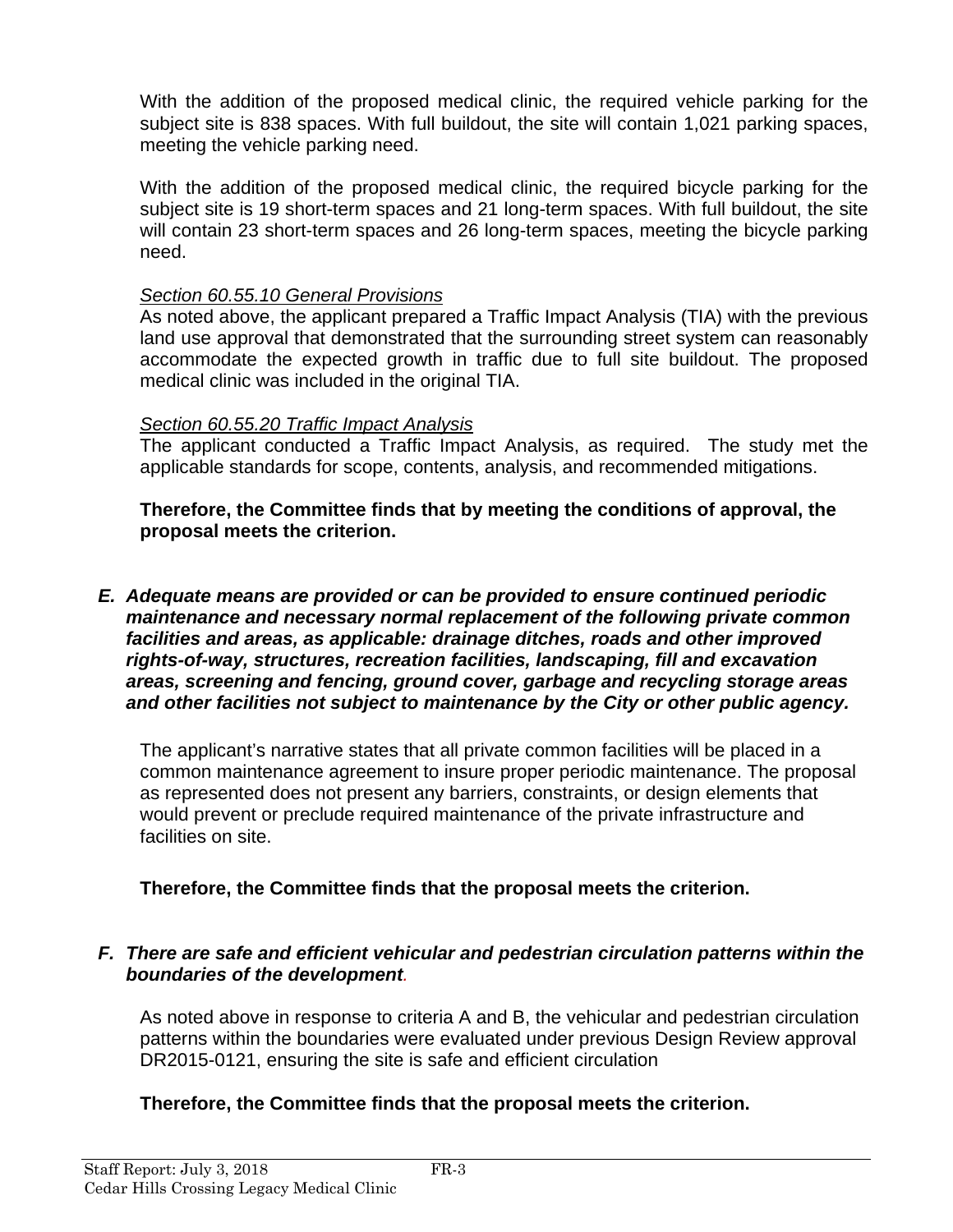### *G. The development's on-site vehicular and pedestrian circulation systems connect to the surrounding circulation systems in a safe, efficient, and direct manner.*

As noted in response to criteria A and B, the on-site vehicular and pedestrian circulation systems were evaluated under previous Design Review approval DR2015-0121, ensuring the design was connected to the surrounding circulation systems in a safe, efficient, and direct manner.

**Therefore, the Committee finds that the proposal meets the criterion.** 

### *H. Structures and public facilities serving the development site are designed in accordance with adopted City codes and standards and provide adequate fire protection, including, but not limited to, fire flow.*

Comments and conditions of approval were submitted by Tualatin Valley Fire and Rescue District (TVF&R) for the site's original Design Review approval. The proposed change in use presents no additional concerns related to adequate fire protection.

**Therefore, the Committee finds that the proposal meets the criterion.** 

### *I.* **Structures and public facilities serving the development site are designed in accordance with adopted City codes and standards and provide adequate protection from hazardous conditions due to inadequate, substandard or illdesigned development.**

The Committee finds that review of the construction documents at the building and site development permit stages will ensure protection from hazardous conditions due to inadequate, substandard or ill-designed development. The proposed sidewalks and walkways will be adequately lighted to meet the minimum applicable Design Standards, as a Condition of Approval. The walkways and drive aisles have been designed to meet the applicable Engineering Design Standards.

The Committee finds that review of the construction documents at the building and site development permit stages will ensure protection from hazardous conditions due to inadequate, substandard or ill-designed development.

**Therefore, the Committee finds that the proposal meets the criterion.** 

### *J. Grading and contouring of the development site is designed to accommodate the proposed use and to mitigate adverse effect(s) on neighboring properties, public right-of-way, surface drainage, water storage facilities, and the public storm drainage system.*

The subject site has received previous Design Review approval through casefile DR2015-0121 Cedar Hills Crossing II. No physical changes are proposed to the site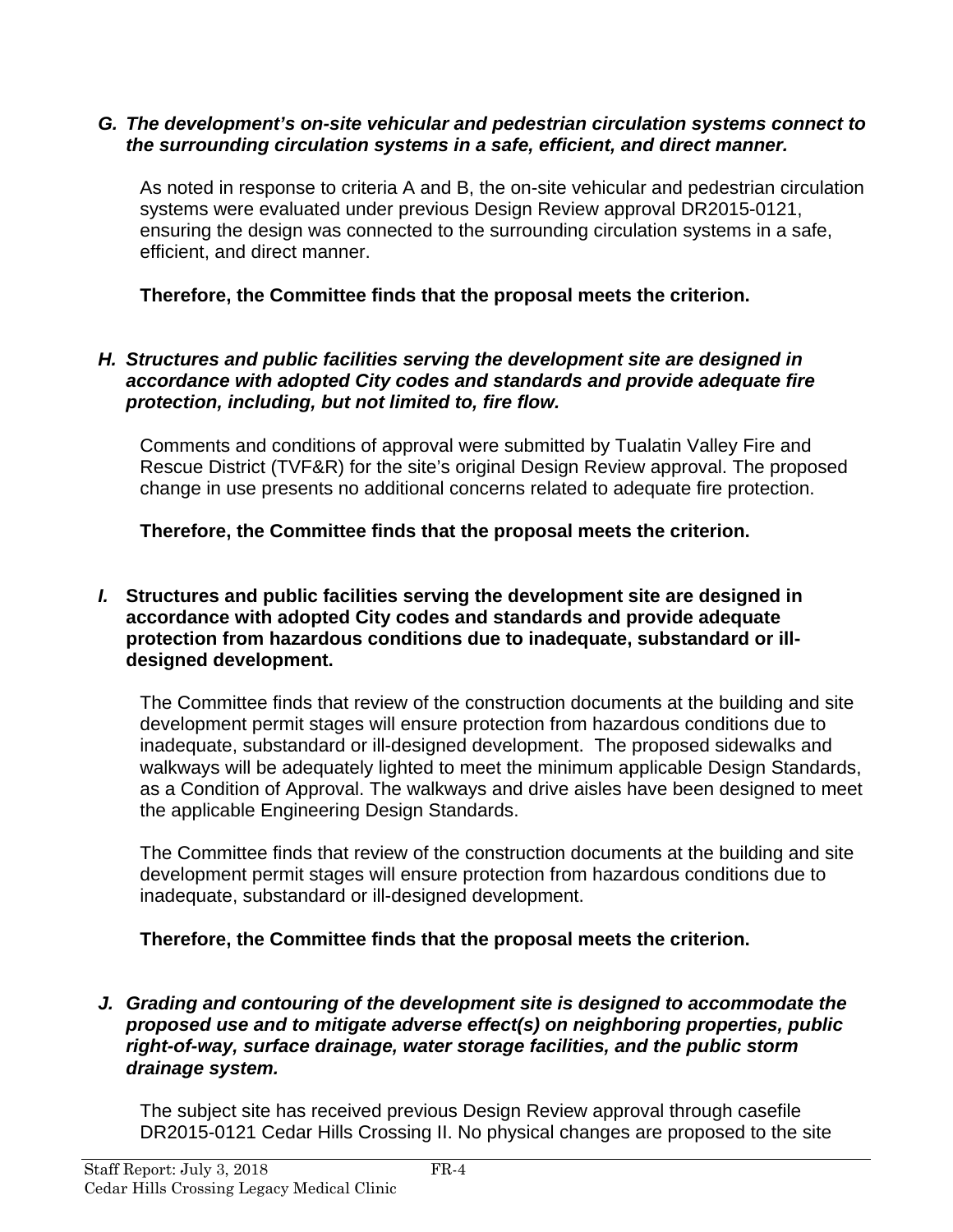with this application, and site and building improvements are currently under construction. No grading or site changes are proposed, therefore, no adverse effects on the drainage and stormwater systems on site or adjacent properties.

**Therefore, the Committee finds that the proposal meets the criterion.** 

## *K. Access and facilities for physically handicapped people are incorporated into the development site and building design, with particular attention to providing continuous, uninterrupted access routes.*

The applicant will be required to meet all applicable accessibility standards of the International Building Code, Fire Code and other standards as required by the American Disabilities Act (ADA). Conformance with the technical design standards for Code accessibility requirements are to be shown on the approved construction plans associated with Site Development and Building Permit approvals. The Committee finds that as proposed, the street sidewalks and walkways internal to the development appear to meet applicable accessibility requirements and through the site development and building permitting reviews will be thoroughly evaluated. Therefore, the Committee finds that by meeting the conditions of approval, the site will be in conformance with ADA requirements, and would thereby be in conformance with Development Code Section 60.55.25.10 and the criterion will be met.

**Therefore, the Committee finds that the proposal meets the criterion.** 

# *L. The proposal contains all applicable application submittal requirements as specified in Section 50.25.1 of the Development Code.*

The applicant submitted the applications on May 22, 2018.The applicant submitted a written request to deem the submittal complete on May 22, 2018. In the review of the materials during the application review, the Committee finds that all applicable application submittal requirements, identified in Section 50.25.1 are contained within this proposal.

# **Therefore, the Committee finds the proposal meets the criterion for approval.**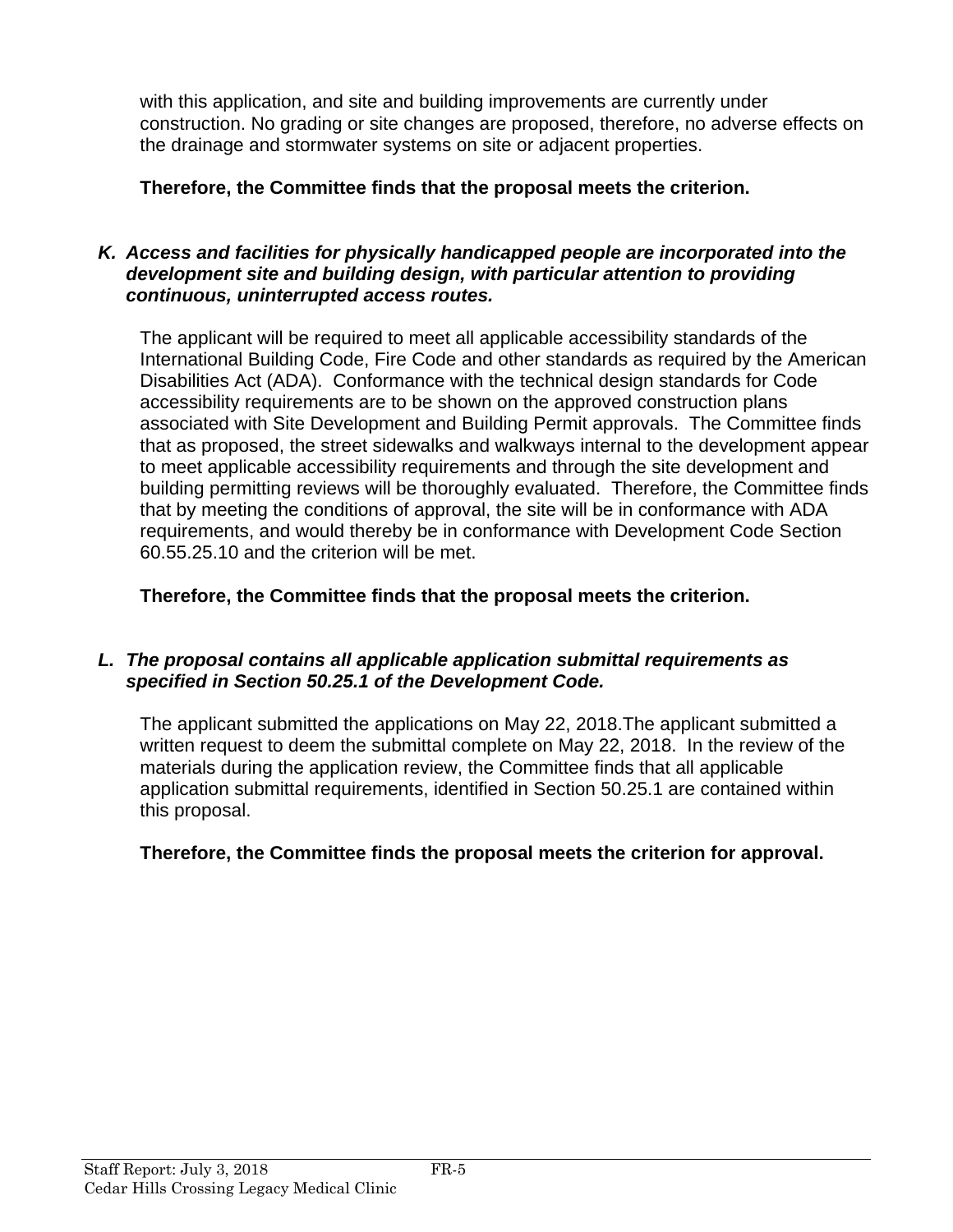# **Code Conformance Analysis Chapter 20 Use and Site Development Requirements Community Service (CS) Zoning District**

| <b>CODE</b><br><b>STANDARD</b>                                     | <b>CODE</b><br><b>REQUIREMENT</b>                 | <b>PROJECT</b><br><b>PROPOSAL</b>              | <b>MEETS</b><br>CODE? |  |  |
|--------------------------------------------------------------------|---------------------------------------------------|------------------------------------------------|-----------------------|--|--|
|                                                                    | Development Code Section 20.10.20. Land Uses – CS |                                                |                       |  |  |
| Use, Conditionally<br>Permitted                                    | <b>Medical Clinic</b>                             | The applicant proposes a new<br>medical clinic | <b>YES w/ CU</b>      |  |  |
| Development Code Section 20.10.15. Site Development Standards - CS |                                                   |                                                |                       |  |  |
| Land Area<br>Minimum                                               | 7,000 square feet                                 | 274,583 square feet                            | <b>YES</b>            |  |  |
| Minimum Lot<br><b>Dimensions</b><br>Width<br>Depth                 | 70'<br>100'                                       | Lot 1: $381' \times 461'$                      | <b>YES</b>            |  |  |
| <b>Yard Setbacks</b><br>Minimum                                    | Front: 35 feet<br>Side: 10 feet<br>Rear: 0 feet   | No New Development Proposed                    | N/A                   |  |  |
| <b>Building Height</b><br>Maximum                                  | 60'                                               | No New Development Proposed                    | N/A                   |  |  |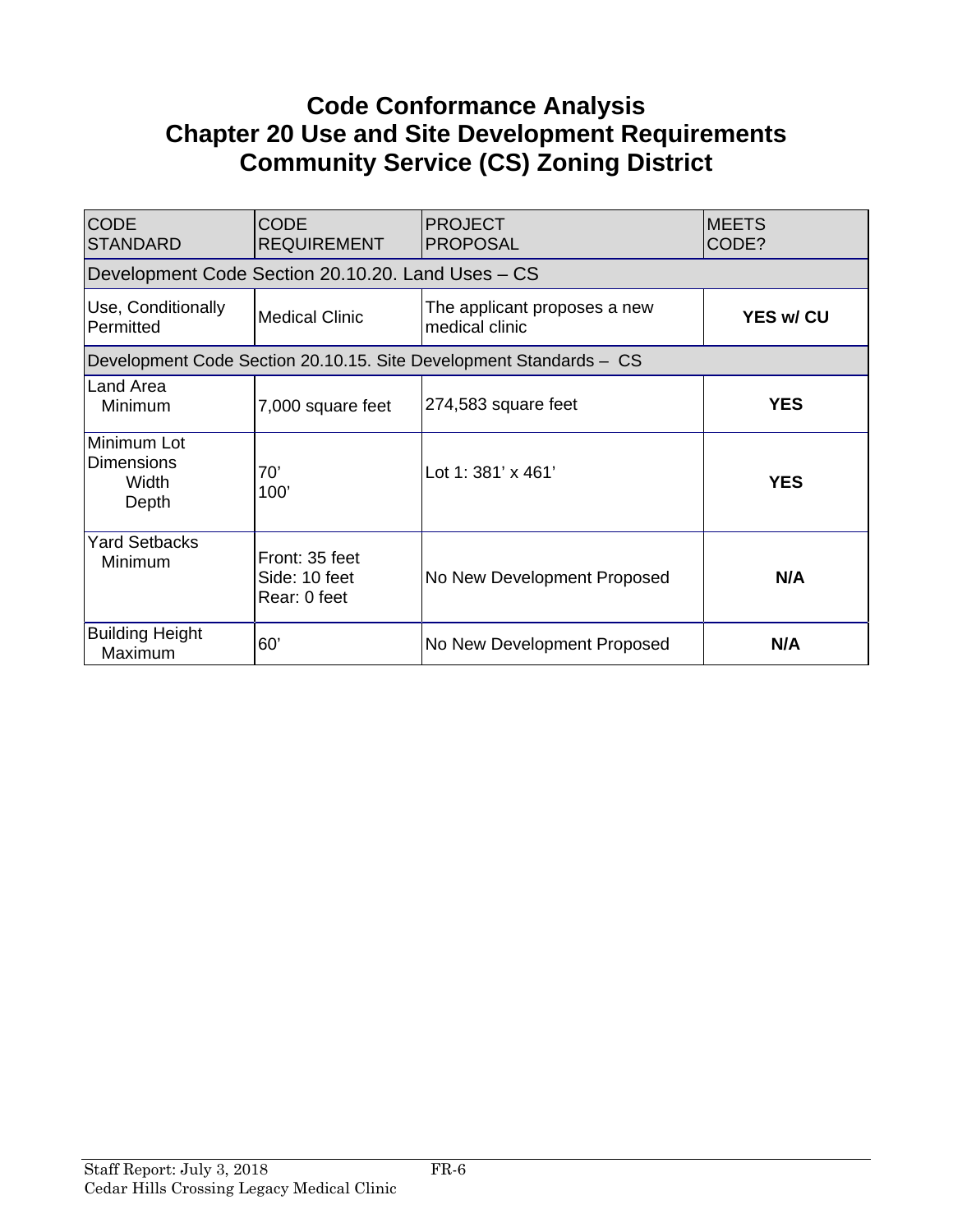# **Chapter 60 Special Requirements**

| <b>CODE</b><br><b>STANDARD</b>                                                   | <b>CODE REQUIREMENT</b>                                                                                                                                                                            | <b>PROJECT PROPOSAL</b>                                                             | <b>MEETS</b><br>CODE?   |  |  |
|----------------------------------------------------------------------------------|----------------------------------------------------------------------------------------------------------------------------------------------------------------------------------------------------|-------------------------------------------------------------------------------------|-------------------------|--|--|
| Development Code Section 60.05                                                   |                                                                                                                                                                                                    |                                                                                     |                         |  |  |
| Design Review Principles,<br>Standards, and<br>Guidelines                        | Requirements for new development<br>and redevelopment.                                                                                                                                             | No site or building changes are<br>proposed                                         | N/A                     |  |  |
| Development Code Section 60.07                                                   |                                                                                                                                                                                                    |                                                                                     |                         |  |  |
| Drive-Up window facilities                                                       | Requirements for drive-up, drive-<br>through and drive-in facilities.                                                                                                                              | No drive-up window facilities are<br>proposed.                                      | N/A                     |  |  |
| Development Code Section 60.10                                                   |                                                                                                                                                                                                    |                                                                                     |                         |  |  |
| <b>Floodplain Regulations</b>                                                    | Requirements for properties<br>located in floodplain, floodway, or<br>floodway fringe.                                                                                                             | The site is not located within a<br>Floodplain.                                     | N/A                     |  |  |
| Development Code Section 60.12                                                   |                                                                                                                                                                                                    |                                                                                     |                         |  |  |
| <b>Habitat Friendly and Low</b><br><b>Impact Development</b><br><b>Practices</b> | Optional program offering various<br>credits available for use of specific<br>Habitat Friendly or Low Impact<br>Development techniques.                                                            | No Habitat Friendly or Low<br><b>Impact Development techniques</b><br>proposed.     | N/A                     |  |  |
| Development Code Section 60.15 - Land Division Standards                         |                                                                                                                                                                                                    |                                                                                     |                         |  |  |
| <b>Land Division Standards</b>                                                   | Standards pertaining to Land<br><b>Divisions</b>                                                                                                                                                   | No Land Division is proposed<br>with this application.                              | N/A                     |  |  |
|                                                                                  | Development Code Section 60.25 - Off Street Loading                                                                                                                                                |                                                                                     |                         |  |  |
| Loading Facilities                                                               | Retail Loading Requirements equal<br>to Medical Clinic Loading<br>Requirements                                                                                                                     | No new loading berths are<br>required or proposed                                   | <b>YES</b>              |  |  |
|                                                                                  | Development Code Section 60.30 - Off-Street Parking                                                                                                                                                |                                                                                     |                         |  |  |
| Off-street motor<br>vehicle parking<br>Parking Zone A                            | <b>Total Required: 838 Spaces</b>                                                                                                                                                                  | <b>Vehicle Parking</b><br>$1,021$ spaces                                            | <b>YES</b>              |  |  |
| <b>Required Bicycle Parking</b>                                                  | Short Term Total: 19 Spaces<br>Long Term Total: 21 Spaces                                                                                                                                          | <b>Bicycle Parking</b><br>Short Term Total: 23 Spaces<br>Long Term Total: 26 Spaces |                         |  |  |
| Development Code Section 60.55 - Transportation                                  |                                                                                                                                                                                                    |                                                                                     |                         |  |  |
| <b>Transportation Facilities</b>                                                 | Regulations pertaining to the<br>construction or reconstruction of<br>transportation facilities.                                                                                                   | <b>Refer to Facilities Review</b><br>Committee findings herein.                     | Yes- with<br><b>COA</b> |  |  |
| Development Code Section 60.60                                                   |                                                                                                                                                                                                    |                                                                                     |                         |  |  |
| Trees & Vegetation                                                               | Regulations pertaining to the<br>removal and preservation of trees.                                                                                                                                | No trees proposed for removal<br>with this request.                                 | N/A                     |  |  |
| Development Code Section 60.65                                                   |                                                                                                                                                                                                    |                                                                                     |                         |  |  |
| <b>Utility Undergrounding</b>                                                    | All existing overhead utilities and any<br>new utility service lines within the<br>project and along any existing<br>frontage, except high voltage lines<br>(>57kV) must be placed<br>underground. | No physical improvements to the<br>site proposed.                                   | N/A                     |  |  |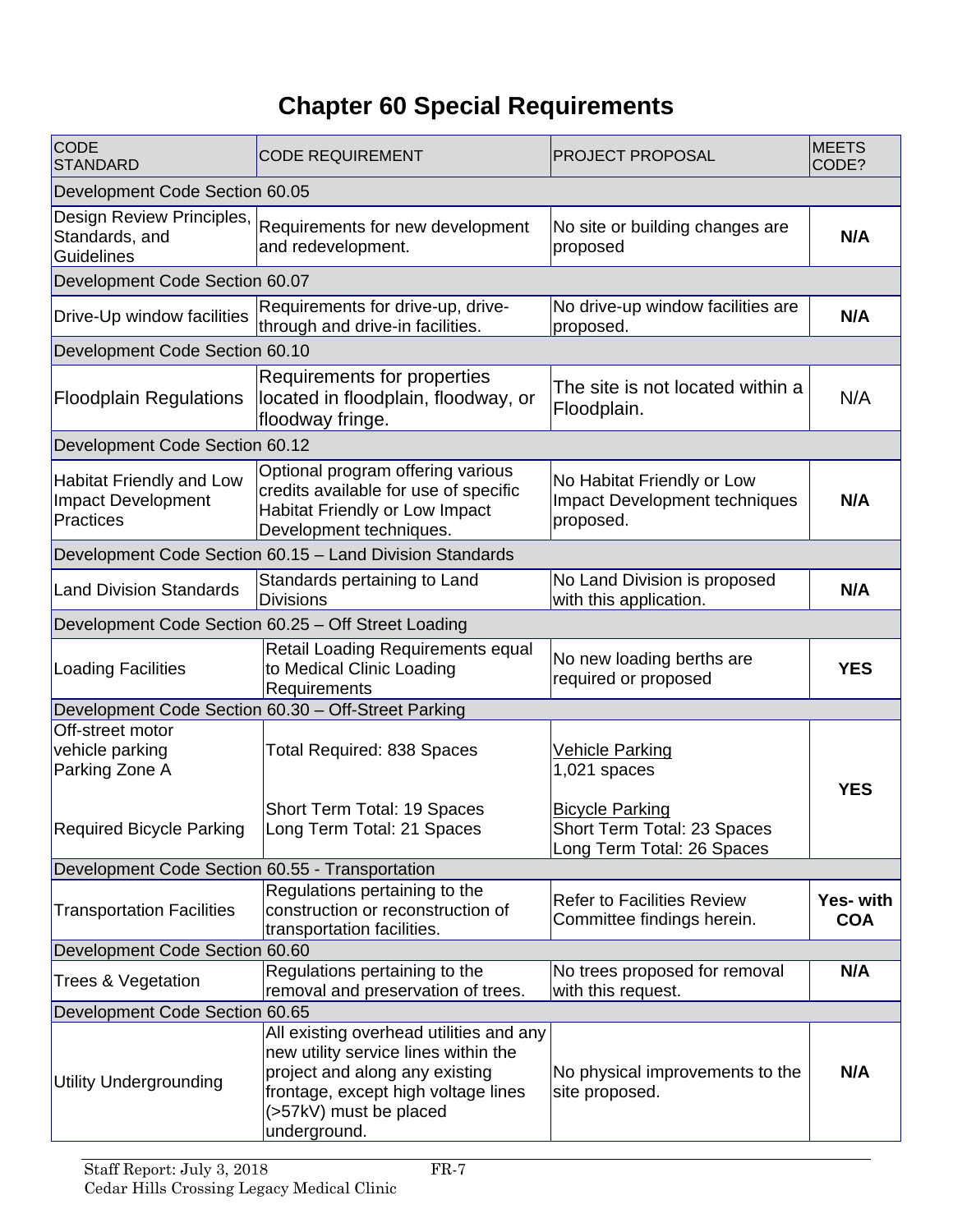#### **CU2018-0009 ANALYSIS AND FINDINGS FOR CONDITIONAL USE APPROVAL**

### **Section 40.03.1 Facilities Review Approval Criteria:**

The applicant for development must establish that the application complies with all relevant *standards in conformance with Section 50.25.1.B and all the following criteria have been met:* 

#### **Facilities Review Approval Criteria Section 40.03.1.A-L**

Staff has reviewed the applicable Facilities Review criteria in Attachment A to this report. Staff cites the findings presented in Attachment A in response to the Facilities Review approval criteria. As identified in Attachment A, above, the proposal meets Criteria A-L, and therefore meets the criterion for approval.

#### **Therefore, the Committee finds that the proposal meets the criteria.**

### **Section 40.15.15.3.C New Conditional Use Approval Criteria:**

*In order to approve a New Conditional Use application, the decision making authority shall make*  findings of fact based on evidence provided by the applicant demonstrating that all the following *criteria are satisfied:* 

### *1. The proposal satisfies the threshold requirements for a Conditional Use application.*

The applicant proposes a 13,779 square foot medical clinic to occupy a tenant space of a building currently under construction. Medical clinics are a conditional use in the CS zoning district.

**Therefore, staff finds the proposal meets the criterion for approval.** 

### *2. All City application fees related to the application under consideration by the decision making authority have been submitted.*

The applicant paid the required fee associated with a New Conditional Use application.

**Therefore, staff finds the proposal meets the criterion for approval.** 

### *3. The proposal will comply with the applicable policies of the Comprehensive Plan.*

The applicant identified the following applicable Comprehensive Plan Policies, and states that there are no conflicts with any of the policies identified.

### **3.7.1 Enhanced Commercial Centers and Corridors**

*a) Over time, new development and redevelopment should improve accessibility and comfort for non-auto modes, including:*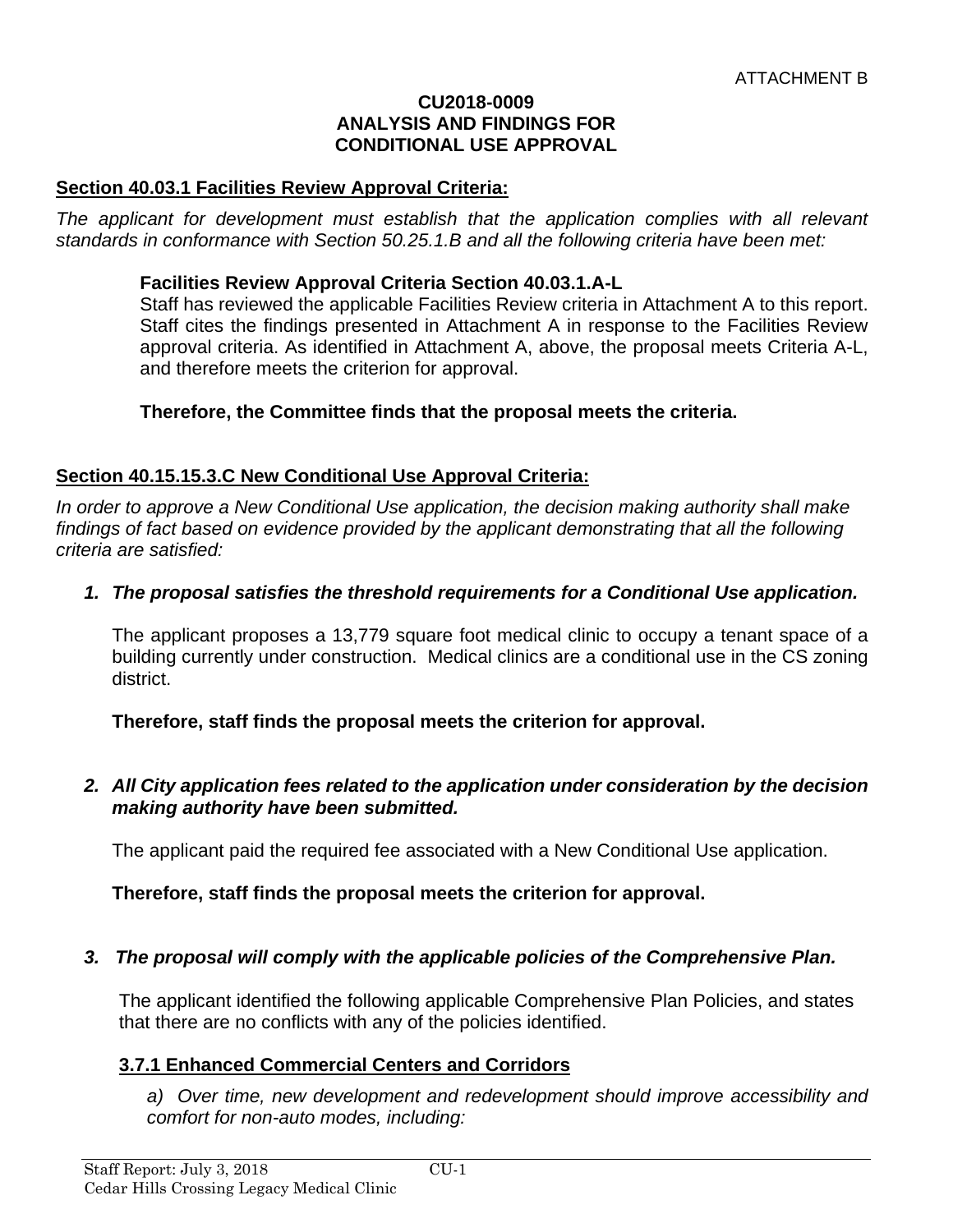*i. Improving pedestrian and bicycle connections within and between sites* 

*ii. Enhancing or creating multi-modal connections wherever feasible* 

*iii. Providing direct pedestrian connections to, and amenities near, transit stops* 

*iv. Providing a more visually engaging and appealing street frontage through the addition of buildings adjacent to the street, enhanced landscaping, more pedestrian scale signage, etc.* 

*v. Providing safe and convenient paths for pedestrians within large parking areas* 

The applicant states that the proposed medical clinic will occupy space in a building that was approved through a previous Design Review application (DR2015-0121). No changes to the building, pedestrian connections, street frontage or other site features are proposed with this application. The applicant cites Sheet C2.0, the previously approved design for the site showing direct and convenient pedestrian connections from the building to the public sidewalk on SW Cedar Hills Boulevard and SW Jenkins Road. These pedestrian connections provide safe access throughout the parking area and direct access to transit stops on SW Cedar Hills Boulevard. DR 2015-0121 proposed two buildings along SW Jenkins Road that will create a visually engaging and appealing street frontage; no changes are proposed to the street frontage with this application.

Staff concurs that this proposal supports the developments ability to improve accessibility for non-automobile modes of transportation.

*b) Emphasize commercial and employment uses, and limit ground floor residential uses to preserve land to meet the city's employment needs.*

The applicant states that this Conditional Use application will allow a medical clinic on the second floor of a previously approved building. The proposed Legacy medical clinic will complement the mix of commercial and office uses along the corridor. No groundfloor residential uses are proposed.

Staff concurs that the proposed use supports the city's goal of commercial and employment uses in Commercial Corridors.

*c) Allow for housing as part of an integrated mixed use development, generally behind or above commercial uses, and buffered from high-traffic roadways or uses incompatible with residential use.* 

The applicant states that no housing or other development is proposed through this application. This policy does not apply.

Staff acknowledges that no housing is proposed with this application. Staff also notes the proposed medical clinic does not preclude the development of housing elsewhere on site in future phases.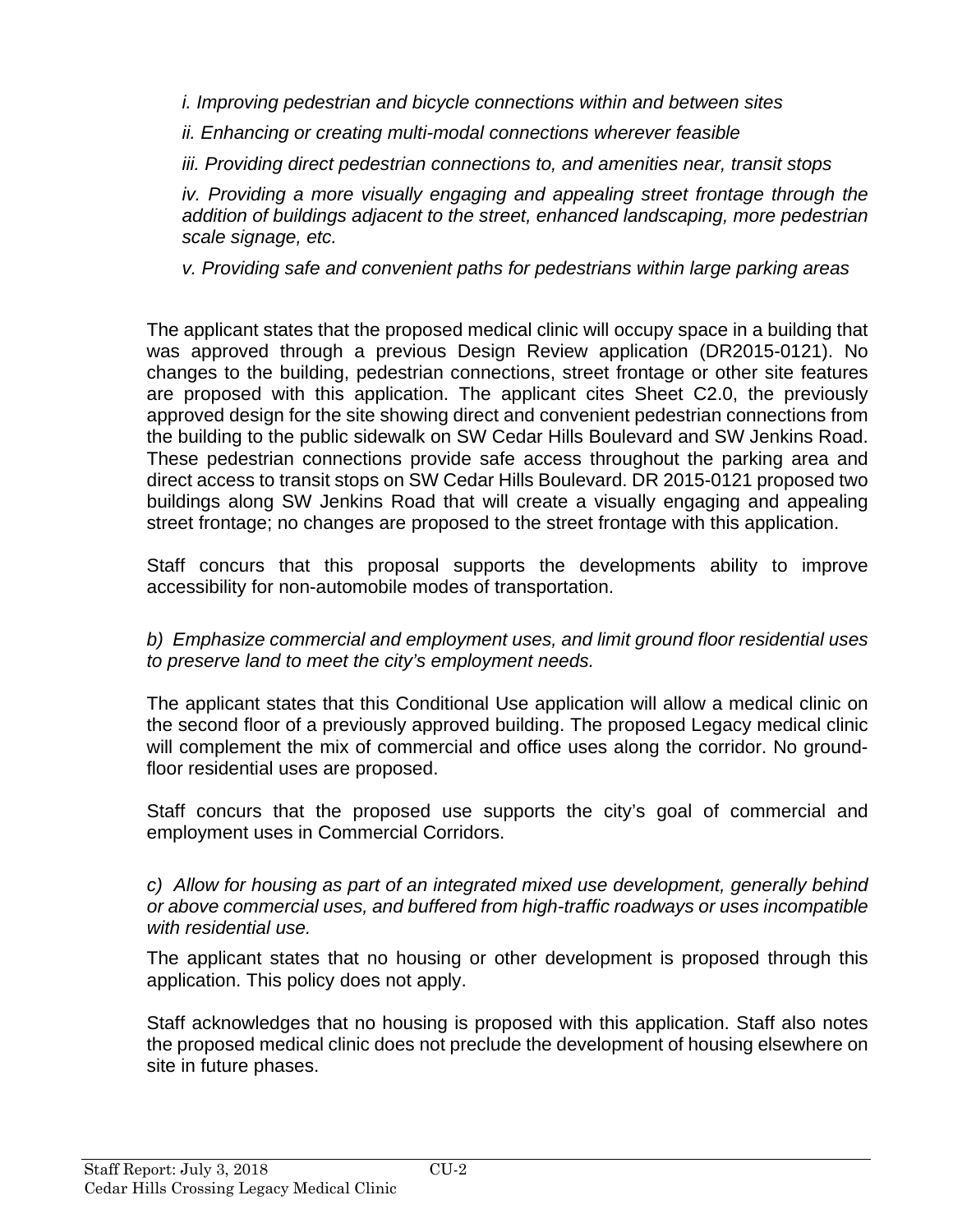### **Goal 3.7.3 Community Commercial: Provide for commercial services that serve the surrounding community, with limited auto-oriented uses**

*a) Allow commercial uses at a range of scales, including large-format retail, to address community needs.* 

The applicant states that this proposal will allow a medical clinic that will complement the mix of commercial and office uses along the corridor. The overall Cedar Hills Crossing development contains a variety of uses at a range of scales. The proposed medical clinic will provide additional resources to the community.

Staff concurs that the proposed use provides additional commercial uses and services for the community.

*b) Allow limited new automotive services (e.g. gas stations, car wash, and car repair) where compatible with adjacent uses and where the design of the site and building or structure promote a quality pedestrian environment along the street.* 

No new automotive services are proposed with this request.

*c) Prohibit land-intensive vehicle sales and service uses and uses requiring extensive outdoor storage.* 

No new vehicle sales or services are proposed with this request.

*d) Use development standards and/or conditional use review to address potential issues related to compatibility of commercial uses with adjacent housing, including noise, access and parking.* 

The proposed building and associated site improvements have been approved through a previous Design Review (DR2015-0121). Compliance with development standards and compatibility of the development with neighboring uses was demonstrated in that application.

Furthermore, staff cites the noise analysis under Goal 8.4.1. as further evaluation of impacts to the neighborhood.

*e) Require multimodal or pedestrian connections based on block size standards to encourage a pattern of development that can be easily navigated by foot or bike.* 

The applicant states that the proposed medical clinic will occupy space in a building that was approved through a previous Design Review application (DR2015-0121). No changes to the building, pedestrian connections, street frontage or other site features are proposed with this application. The applicant cites Sheet C2.0, the previously approved design for the site showing direct and convenient pedestrian connections from the building to the public sidewalk on SW Cedar Hills Boulevard and SW Jenkins Road. These pedestrian connections provide safe access throughout the parking area and direct access to transit stops on SW Cedar Hills Boulevard. DR 2015-0121 proposed two buildings along SW Jenkins Road that will create a visually engaging and appealing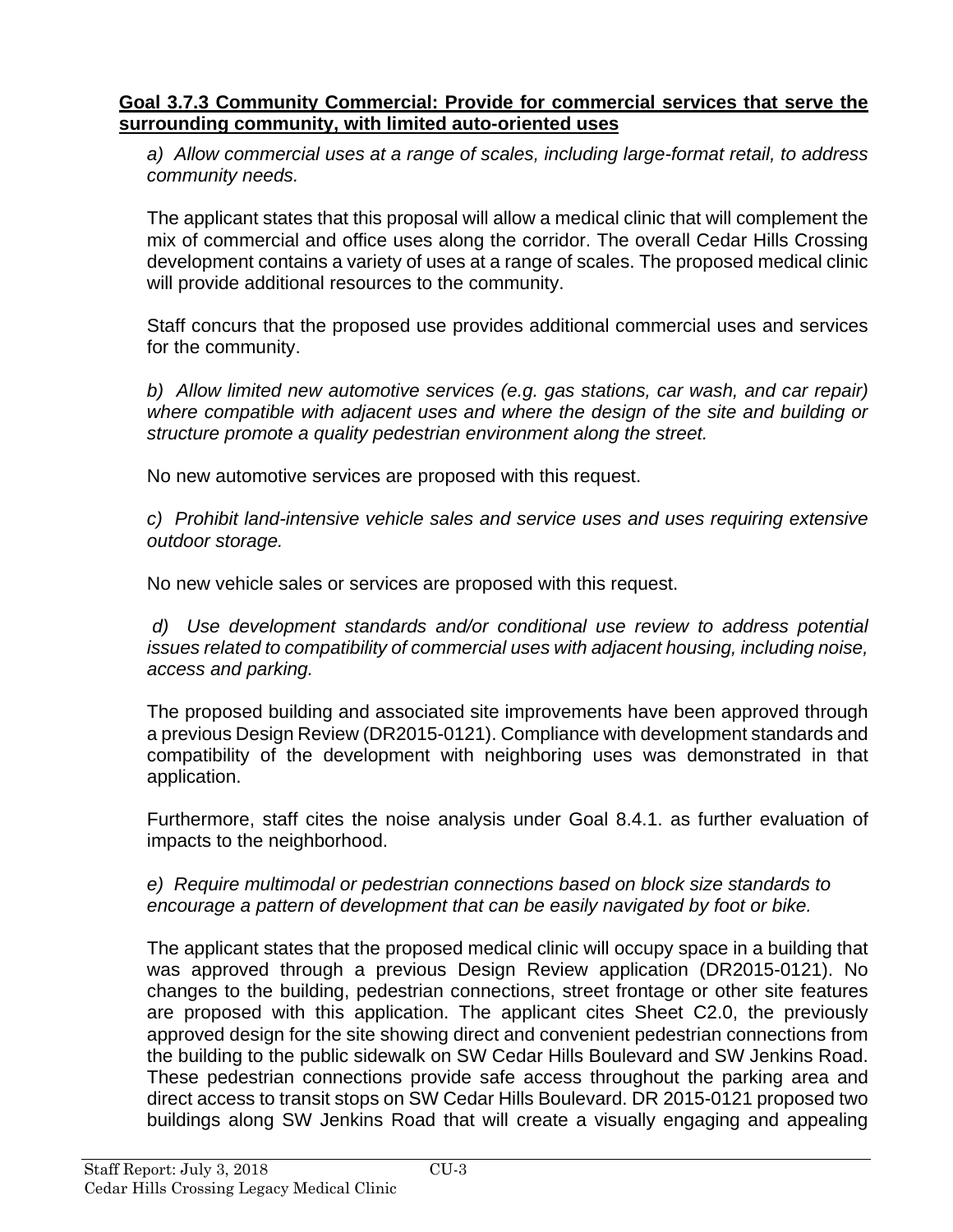street frontage; no changes are proposed to the street frontage with this application.

Staff concurs that this proposal supports the developments ability to support pedestrian and bicycle traffic.

*f) The Community Commercial designation may be applied in areas along arterial roads with relatively high visibility and auto accessibility that also provide pedestrian, bicycle, and/or transit connections to the surrounding community.* 

The applicant is not proposing to modify the land use designation.

# **Goal 8.4.1. Create and protect a healthy acoustical environment within the City.**

- *a) Noise impacts shall be considered during development review processes.*
- *b) The City shall comply with EPA and DEQ noise standards.*

The applicant states that the proposed medical clinic will operate during normal business hours and activities associated with the medial use will be conducted inside the building. Therefore, no noise impacts are anticipated with this use. Futhermore, staff notes that the subject tenant spaces is centrally located on site, limiting any noise impacts on neighboring properties.

Staff concurs that that the proposed medical clinic will have not significant impacts to the site or surrounding properties.

# **Therefore, staff finds the proposal meets the criterion for approval.**

## *4. The size, dimensions, configuration, and topography of the site and natural and manmade features on the site can reasonably accommodate the proposal.*

The applicant states that the site is 7.16 acres, relatively flat and contains no natural features. The size, shape and conditions of the site provide adequate space for the proposed development. The medical clinic use will be located in Building 1 on the second floor. Building 1 was designed with adequate space to accommodate the medical clinic. SW Jenkins Road provides primary access to the site. The site is configured to accommodate multiple uses with associated parking and landscaping.

Staff concurs with the applicant's statement, that the site can reasonably accommodate the medical clinic use as proposed.

# **Therefore, staff finds the proposal meets the criterion for approval.**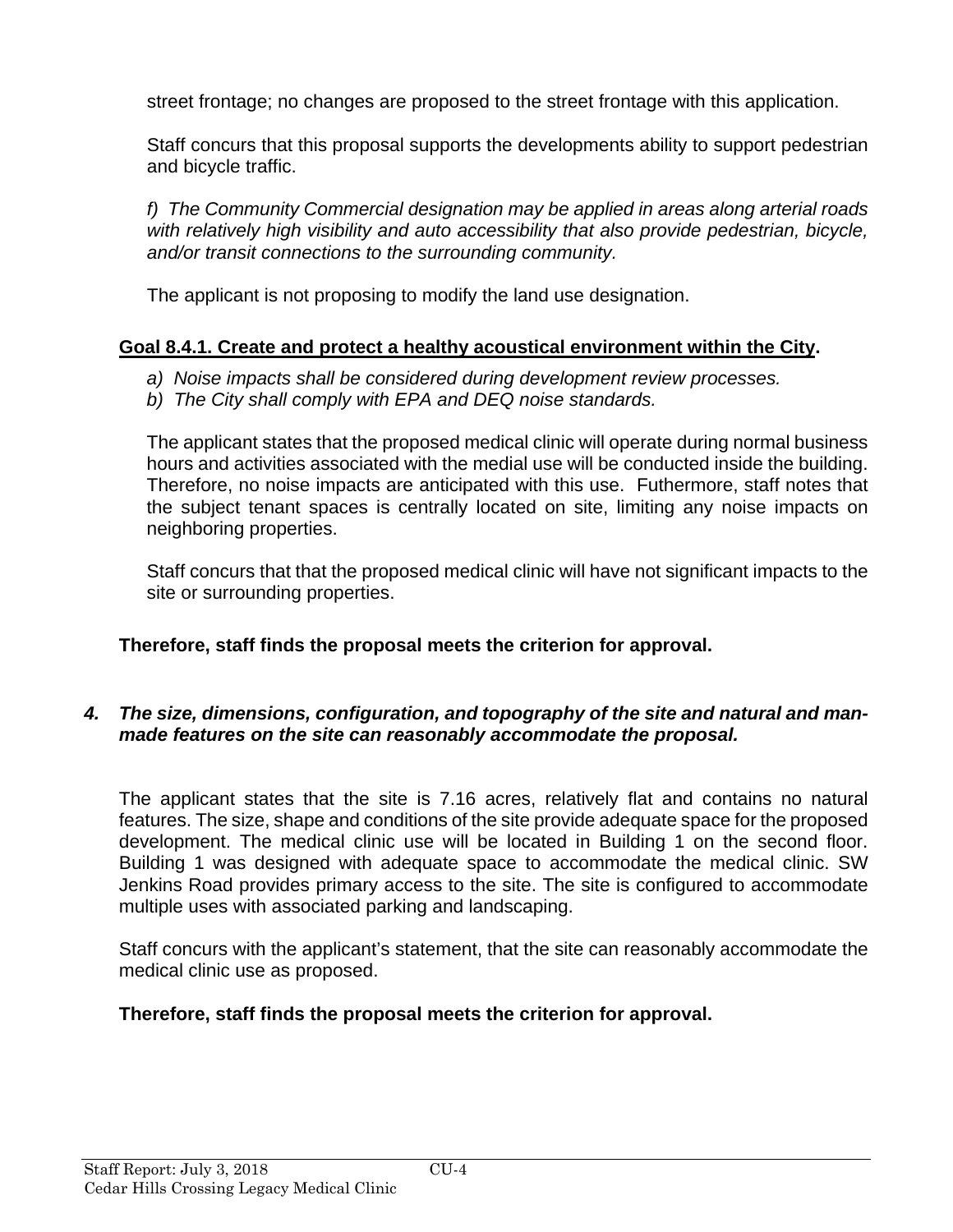### *5. The location, size, and functional characteristics of the proposal are such that it can be made reasonably compatible with and have minimal impact on livability and appropriate use and development of properties in the surrounding area of the subject site.*

The applicant states the proposed project will complement the mix of services available at the shopping center and provide additional resources to the community. The proposed medical clinic would have minimal impact on livability, uses and development of surrounding properties as it will be enclosed and located within Building 1 along with other uses. The proposed clinic will operate during normal business hours.

Staff finds that the size, location and functional characteristics of the proposal are reasonably compatible with and have minimal impact on surrounding uses.

# **Therefore, staff finds that by meeting the conditions of approval, the criterion is met.**

### *6. Applications and documents related to the request, which will require further City approval, shall be submitted to the City in the proper sequence.*

The applicant has submitted all documents related to this request for New Conditional Use approval. No additional applications or documents are needed at this time.

# **Therefore, staff finds that by meeting the conditions of approval, the criterion is met.**

### **Recommendation**

Based on the facts and findings presented, staff recommend **APPROVAL** of **CU2018-0009 (Cedar Hills Crossing Legacy Medical Clinic),** subject to the applicable conditions identified in Attachment C.